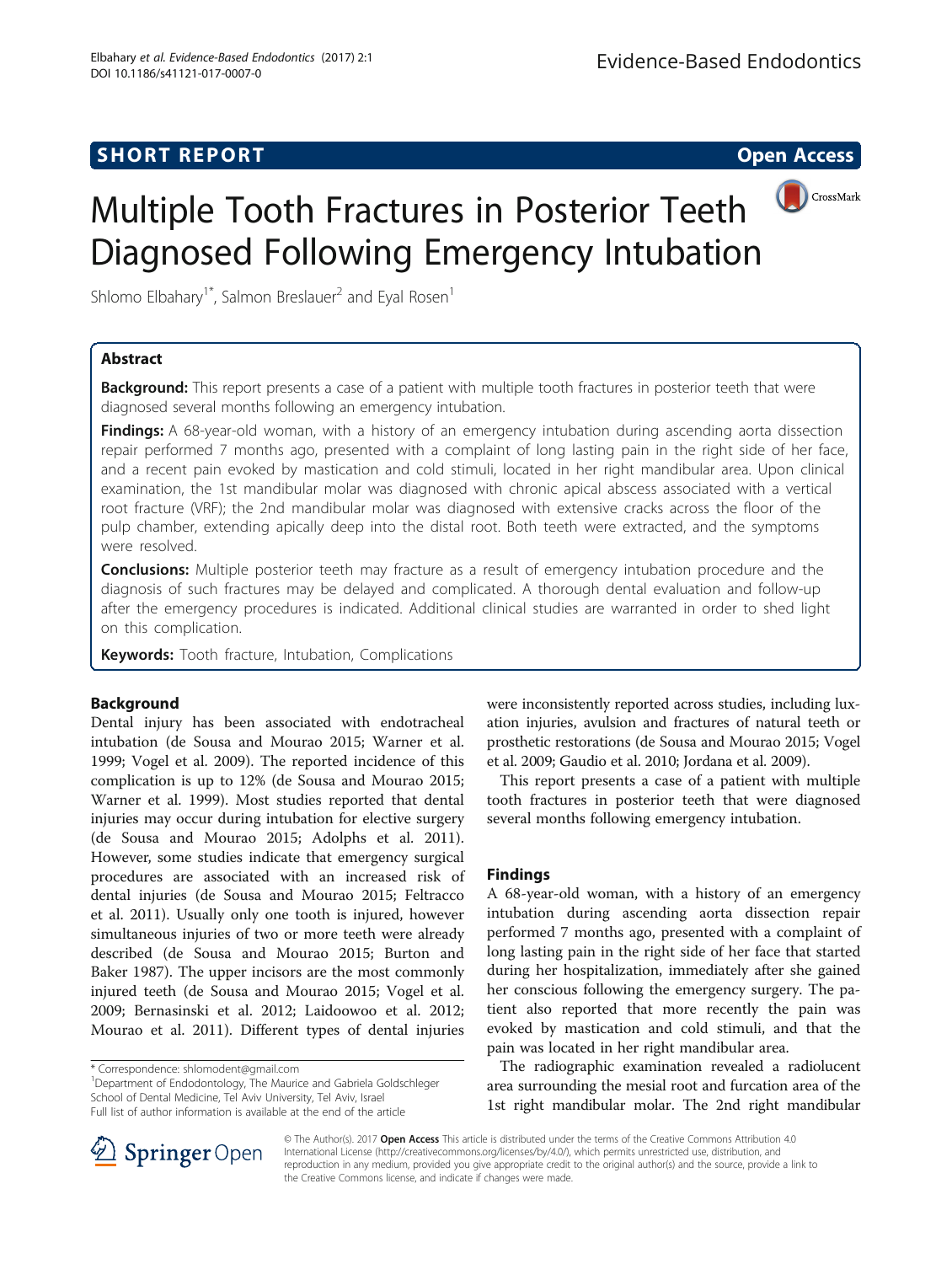molar was presented with intact coronal restoration and without radiographic signs of pathology (Fig. 1).

Findings of the clinical examination of the 1st mandibular molar included: a coronally located buccal sinus tract, deep periodontal pockets and pain to palpation. The tooth was diagnosed with chronic apical abscess associated with a vertical root fracture (VRF) (Tamse et al. [2015](#page-2-0); AAE Colleagues for Excellence [2008;](#page-2-0) Tsesis et al. [2010](#page-2-0)). The findings of the 2nd mandibular molar included: sharp pain evoked during mastication and cold stimuli, and a fracture line extending across the distal aspect of the tooth, that was associated with a deep periodontal pocket. After the coronal restoration was removed, the 2nd right mandibular molar was diagnosed as a cracked tooth with extensive cracks extending across the floor of the pulp chamber and apically deep into the distal root, and with irreversible pulpitis (Cameron [1976;](#page-2-0) Kang et al. [2016\)](#page-2-0). The other right mandibular and maxillary teeth were asymptomatic.

Both the 1st and the 2nd right mandibular molars were scheduled for an immediate extraction. In the days following the extractions the healing was uneventful and the patient reported that her previous symptoms disappeared.

# **Discussion**

This report presents a case of a patient with multiple tooth fractures in posterior teeth that were diagnosed several months following emergency intubation.

Although it is probably not a rare complication of general anesthesia, with a reported incidence that ranges from less than 1% to more than 12% of cases, its presented characteristics extremely varies among studies



area: a radiolucent area surrounds the mesial root and furcation area of the 1st mandibular molar. The 2nd mandibular molar is with intact coronal restoration and without radiographic signs of pathology

(de Sousa and Mourao [2015;](#page-2-0) Vogel et al. [2009;](#page-2-0) Adolphs et al. [2011;](#page-2-0) Burton and Baker [1987](#page-2-0)).

It had been reported that generally the incidence of tooth injuries caused by intubation increases with age. In addition it had been reported that elderly patients suffer more from tooth luxation or avulsion due to age related chronic marginal periodontitis and attachment loss, and in contrast, younger patients primarily suffer from tooth fractures (Vogel et al. [2009\)](#page-2-0). However, in the current case an elderly patient suffered from multiple tooth fractures without any evident luxation injuries.

Ascending aorta dissection is a tear in the inner lining of the aorta that allows blood to flow through the walls of the aorta. The tear usually initiates in the ascending aorta and progresses throughout the vessel. When occurs it is an emergency medical condition that requires immediate surgery to prevent death from bleeding and other complications such as stroke, heart attack or congestive heart failure (David et al. [1999;](#page-2-0) Elefteriades [2002](#page-2-0); Meszaros et al. [2000](#page-2-0)).

The possibility that emergency intubation might be a risk factor for tooth injury is a matter for debate, where some claim it may be a significant risk factor (Ghabash et al. [1997](#page-2-0)) and others reject this assumption (Vogel et al. [2009\)](#page-2-0). In the current case, the patient suffered from a lifethreatening condition that required an emergency intubation. Although dental injuries were reported also in cases were the intubation was performed during elective general anesthesia (de Sousa and Mourao [2015](#page-2-0)), it may be conceivable to assume that the emergency nature of the current procedure may have been a contributing factor to the ensuing injury to multiple teeth.

Most commonly, only one tooth is injured, which is primarily a maxillary anterior tooth. However, posterior teeth may also be injured, primarily on the right side (de Sousa and Mourao [2015](#page-2-0); Vogel et al. [2009\)](#page-2-0). This could be explained by the fact that usually the fixation of an endotracheal tube is on the right side (de Sousa and Mourao [2015;](#page-2-0) Vogel et al. [2009](#page-2-0)). In addition, the movement of the tip of the laryngoscope to the right when positioning the tube, may contribute to the risk of tooth fractures in right molar teeth (Vogel et al. [2009](#page-2-0)), as may occurred in the current case.

For elective general anesthesia, an evaluation of the patient dental status prior to the intubation was recommended in order to identify possible risks to ensuing dental injuries, such as poor oral health and significant prosthetic reconstructions (Vogel et al. [2009\)](#page-2-0). However, in case of emergency intubation, pre-operative dental evaluation is impractical, stressing the need for a thorough dental evaluation and follow-up after the emergency procedures. In the current case the patient complained on pain in the right side of her face, that started following the emergency intubation and surgery. Initially she was